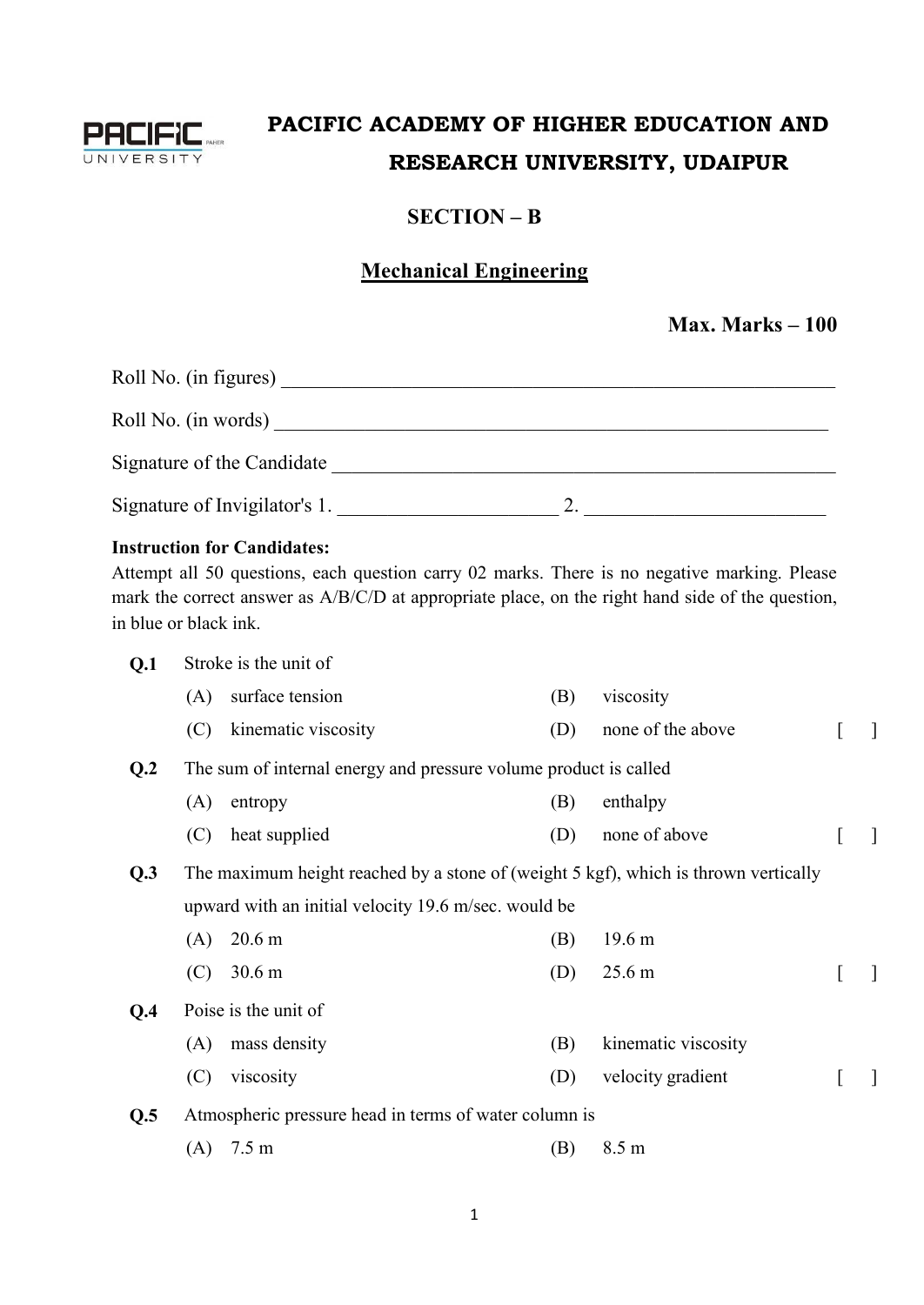|      | (C) | 9.81 m                                                                                      | (D) | 10.3 <sub>m</sub>            |   |              |
|------|-----|---------------------------------------------------------------------------------------------|-----|------------------------------|---|--------------|
| Q.6  |     | Manometer is a device used for measuring                                                    |     |                              |   |              |
|      | (A) | velocity at a point in fluid                                                                | (B) | pressure at a point in fluid |   |              |
|      | (C) | discharge of a fluid                                                                        | (D) | none of the above            |   | $\perp$      |
| Q.7  |     | The rate of flow through a V-notch varies as                                                |     |                              |   |              |
|      | (A) | H                                                                                           | (B) |                              |   |              |
|      |     | (C) $H^{3/2}$                                                                               | (D) | $H^{5/2}$                    | I | $\perp$      |
| Q.8  |     | Rotameter is used for measuring                                                             |     |                              |   |              |
|      | (A) | density of the fluid                                                                        | (B) | velocity of fluids in pipes  |   |              |
|      | (C) | discharge of fluids                                                                         | (D) | viscosity of fluids          | I | $\mathbf{1}$ |
| Q.9  |     | Perfect gas obeys                                                                           |     |                              |   |              |
|      | (A) | boyles law only                                                                             | (B) | clarles law only             |   |              |
|      | (C) | boyles law and Charles law both                                                             | (D) | none of the above            |   | $\perp$      |
| Q.10 |     | The compression ratio for diesel engine lie in the range of                                 |     |                              |   |              |
|      | (A) | 5 to 8                                                                                      | (B) | 15 to 24                     |   |              |
|      | (C) | $3$ to 6                                                                                    | (D) | 12 to 15                     |   | -            |
| Q.11 |     | The thermal efficiency of a two stroke cycle engine is compared to four stroke cycle engine |     |                              |   |              |
|      | is  |                                                                                             |     |                              |   |              |
|      | (A) | more                                                                                        | (B) | equal                        |   |              |
|      |     | $(C)$ less                                                                                  | (D) | none of the above            |   |              |
| Q.12 |     | Unit of power is                                                                            |     |                              |   |              |
|      | (A) | watt $(W)$                                                                                  | (B) | joule $(J)$                  |   |              |
|      | (C) | jule-meter (JM)                                                                             | (D) | none of the above            |   | $\perp$      |
| Q.13 |     | A pelton turbine is                                                                         |     |                              |   |              |
|      | (A) | a reaction turbine                                                                          | (B) | a radial flow turbine        |   |              |
|      | (C) | an impulse turbine                                                                          | (D) | none of the above            | I | $\mathbf{I}$ |
| Q.14 |     | In diesel engine, the suction consists of                                                   |     |                              |   |              |
|      | (A) | air only                                                                                    | (B) | a mixture of air & diesel    |   |              |
|      | (C) | diesel only                                                                                 | (D) | none of the above            | t | $\perp$      |
|      |     |                                                                                             |     |                              |   |              |

**Q.15** Bernoulli's theorem deals with the law of conservation of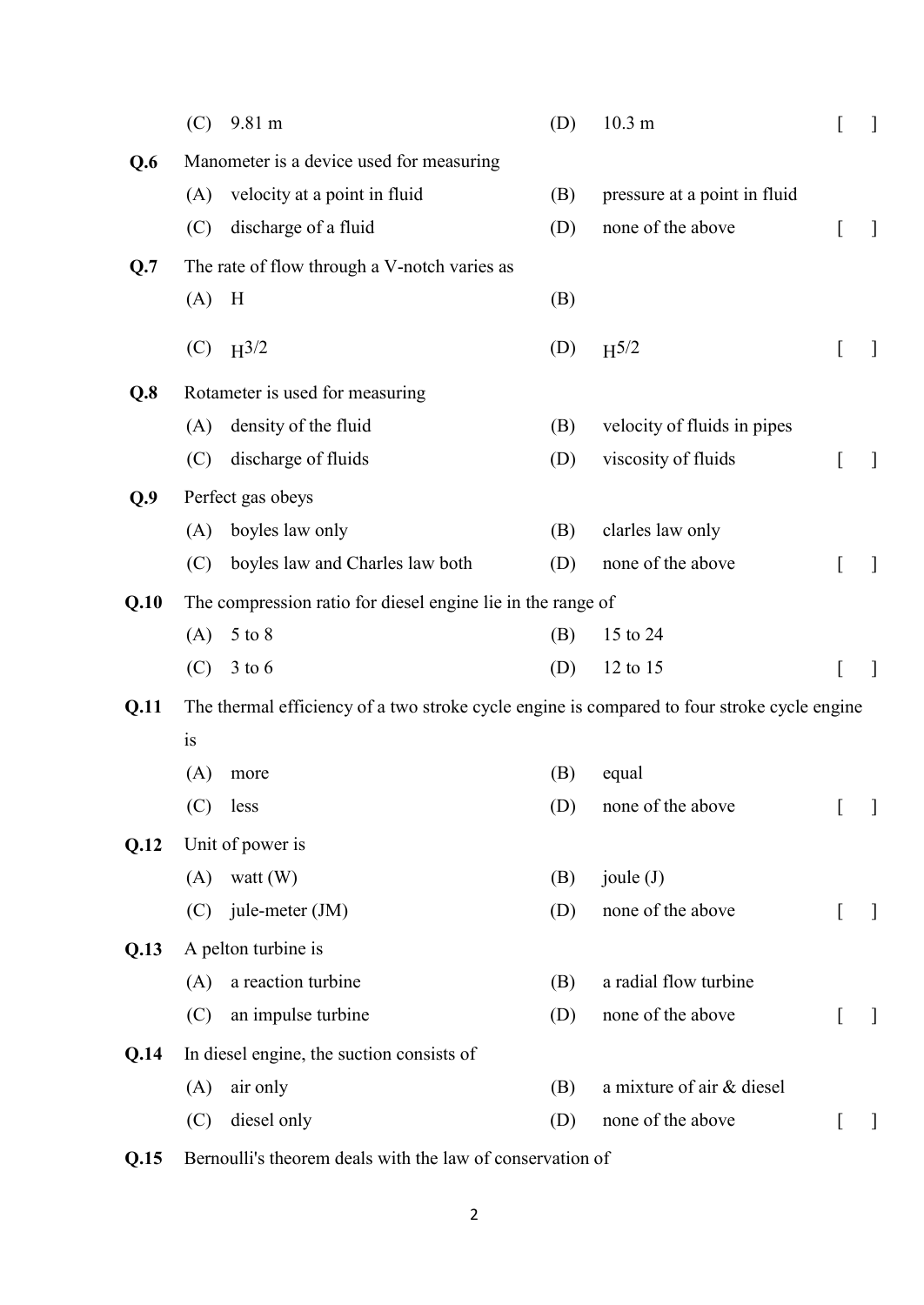|      | (A) | mass                                                              | (B) | momentum                         |              |              |
|------|-----|-------------------------------------------------------------------|-----|----------------------------------|--------------|--------------|
|      | (C) | energy                                                            | (D) | none of the above                | L            | $\mathbf{1}$ |
| Q.16 |     | Air flow ratio theoretically for a petrol engine is approximately |     |                                  |              |              |
|      | (A) | 25:1                                                              | (B) | 20:1                             |              |              |
|      | (C) | 15:1                                                              | (D) | 10:1                             | I            | $\mathbf{I}$ |
| Q.17 |     | The energy which is not derived from the Sun is                   |     |                                  |              |              |
|      | (A) | bio mass                                                          | (B) | fossil fuels                     |              |              |
|      | (C) | nuclear                                                           | (D) | geothermal energy                | L            | $\mathbf{I}$ |
| Q.18 |     | The included angle for BSW threads is                             |     |                                  |              |              |
|      | (A) | 490                                                               | (B) | 450                              |              |              |
|      | (C) | 390                                                               | (D) | 550                              | <sub>[</sub> | $\mathbf{1}$ |
| Q.19 |     | The material of which rivets are made, should be                  |     |                                  |              |              |
|      | (A) | hard                                                              | (B) | malleable                        |              |              |
|      | (C) | ductile                                                           | (D) | touch                            | L            | $\mathbf{1}$ |
|      |     | The melting point of cast iron is approximately                   |     |                                  |              |              |
| Q.20 | (A) |                                                                   | (B) |                                  |              |              |
|      |     | $1200$ <sup>O</sup> C                                             |     | $900^0C$                         |              |              |
|      | (C) | $1000\textrm{0C}$                                                 | (D) | 1500 <sup>0</sup> C              | L            | $\mathbf{1}$ |
| Q.21 |     | A turbine is a device, which converts                             |     |                                  |              |              |
|      | (A) | hydraulic energy into mechanical                                  | (B) | mechanical energy into hydraulic |              |              |
|      |     | energy                                                            |     | energy                           |              |              |
|      | (C) | kinetic energy into mechanical energy                             | (D) | none of the above                | L            | $\mathbf{I}$ |
| Q.22 |     | The main constituents of CNG is                                   |     |                                  |              |              |
|      | (A) | methane                                                           | (B) | butane                           |              |              |
|      | (C) | ethane                                                            | (D) | propane                          | L            | $\mathbf{I}$ |
| Q.23 |     | The carbon content is cast iron is                                |     |                                  |              |              |
|      | (A) | between 1.5-2.0                                                   | (B) | between 3-4                      |              |              |
|      | (C) | below $0.6\%$                                                     | (D) | between 0.6-1.5                  | L            | $\mathbf{1}$ |
| Q.24 |     | Renewable Energy Includes                                         |     |                                  |              |              |
|      | (A) | Solar Energy                                                      | (B) | Wind Energy                      |              |              |
|      | (C) | Geothermal Energy                                                 | (D) | Above all                        | L            | $\mathbf{I}$ |
|      |     |                                                                   |     |                                  |              |              |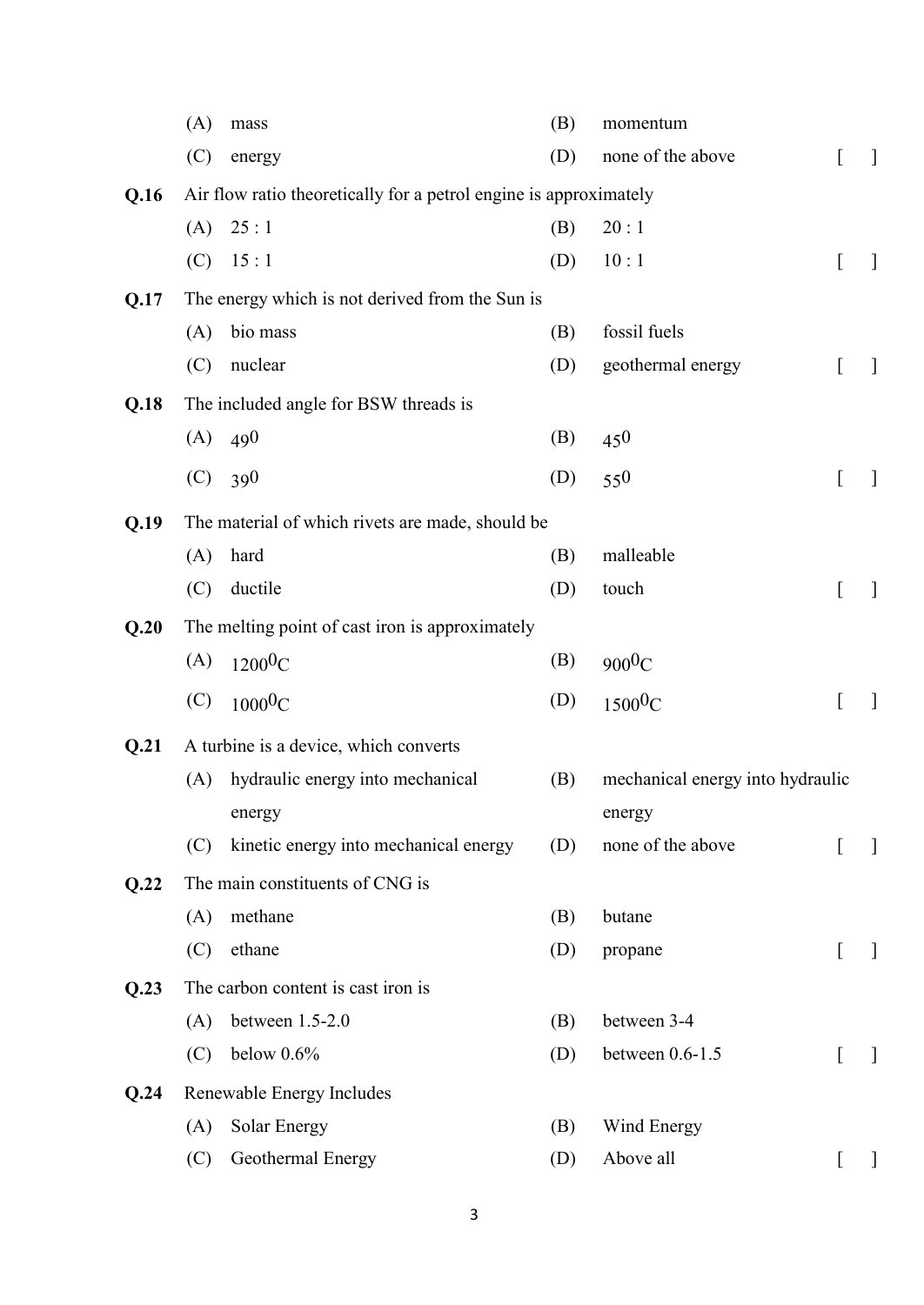| Q.25 |     | Density of air at normal pressure $20^{0}$ C                                        |     |                                 |                  |              |
|------|-----|-------------------------------------------------------------------------------------|-----|---------------------------------|------------------|--------------|
|      | (A) | 1.204                                                                               | (B) | 1.214                           |                  |              |
|      | (C) | 1.104                                                                               | (D) | 1.004                           | L                | $\mathbf{1}$ |
| Q.26 |     | One horse power is                                                                  |     |                                 |                  |              |
|      | (A) | 746 watt                                                                            | (B) | 750 watt                        |                  |              |
|      | (C) | 735 watt                                                                            | (D) | 740 watt                        | L                | ]            |
| Q.27 |     | The domestic refrigerator has the co-efficient of performance                       |     |                                 |                  |              |
|      | (A) | equal to 1.0                                                                        | (B) | less than 1.0                   |                  |              |
|      | (C) | more than 1.0                                                                       | (D) | any value                       | ſ                | $\mathbf{I}$ |
| Q.28 |     | Diesel oil is having cetane number about                                            |     |                                 |                  |              |
|      | (A) | 100                                                                                 | (B) | 10                              |                  |              |
|      | (C) | 20 to 40                                                                            | (D) | 40 to 60                        | L                | $\mathbf{I}$ |
| Q.29 |     | In simple harmonic motion, acceleration is proportional to                          |     |                                 |                  |              |
|      | (A) | square of the velocity                                                              | (B) | velocity                        |                  |              |
|      | (C) | displacement                                                                        | (D) | square of the displacement      | $\left[ \right]$ | $\mathbf{1}$ |
| Q.30 |     | The lifting of the wheels from a rails and striking back on the rails take place at |     |                                 |                  |              |
|      | (A) | low speed                                                                           | (B) | high speed                      |                  |              |
|      | (C) | normal speed                                                                        | (D) | none of the above               | L                | $\mathbf{1}$ |
| Q.31 |     | Springs are used mainly                                                             |     |                                 |                  |              |
|      | (A) | to store strain energy                                                              | (B) | to absorb shocks and vibrations |                  |              |
|      | (C) | to return an element to its original                                                | (D) | all of above                    |                  |              |
|      |     | position                                                                            |     |                                 |                  |              |
| Q.32 |     | The cutting tool in a milling machine is having                                     |     |                                 |                  |              |
|      | (A) | longitudinal motion                                                                 | (B) | vertical motion                 |                  |              |
|      | (C) | rotational motion                                                                   | (D) | all of above                    |                  | $\mathbf{I}$ |
| Q.33 |     | In case of a shaper, the surface cutting speed depends upon                         |     |                                 |                  |              |
|      | (A) | metal to be machined                                                                | (B) | cutting tool material           |                  |              |
|      | (C) | above both                                                                          | (D) | none of above                   |                  | $\mathbf{1}$ |
| Q.34 |     | Which is the brain of the computer                                                  |     |                                 |                  |              |
|      | (A) | <b>ALU</b>                                                                          | (B) | <b>CPU</b>                      |                  |              |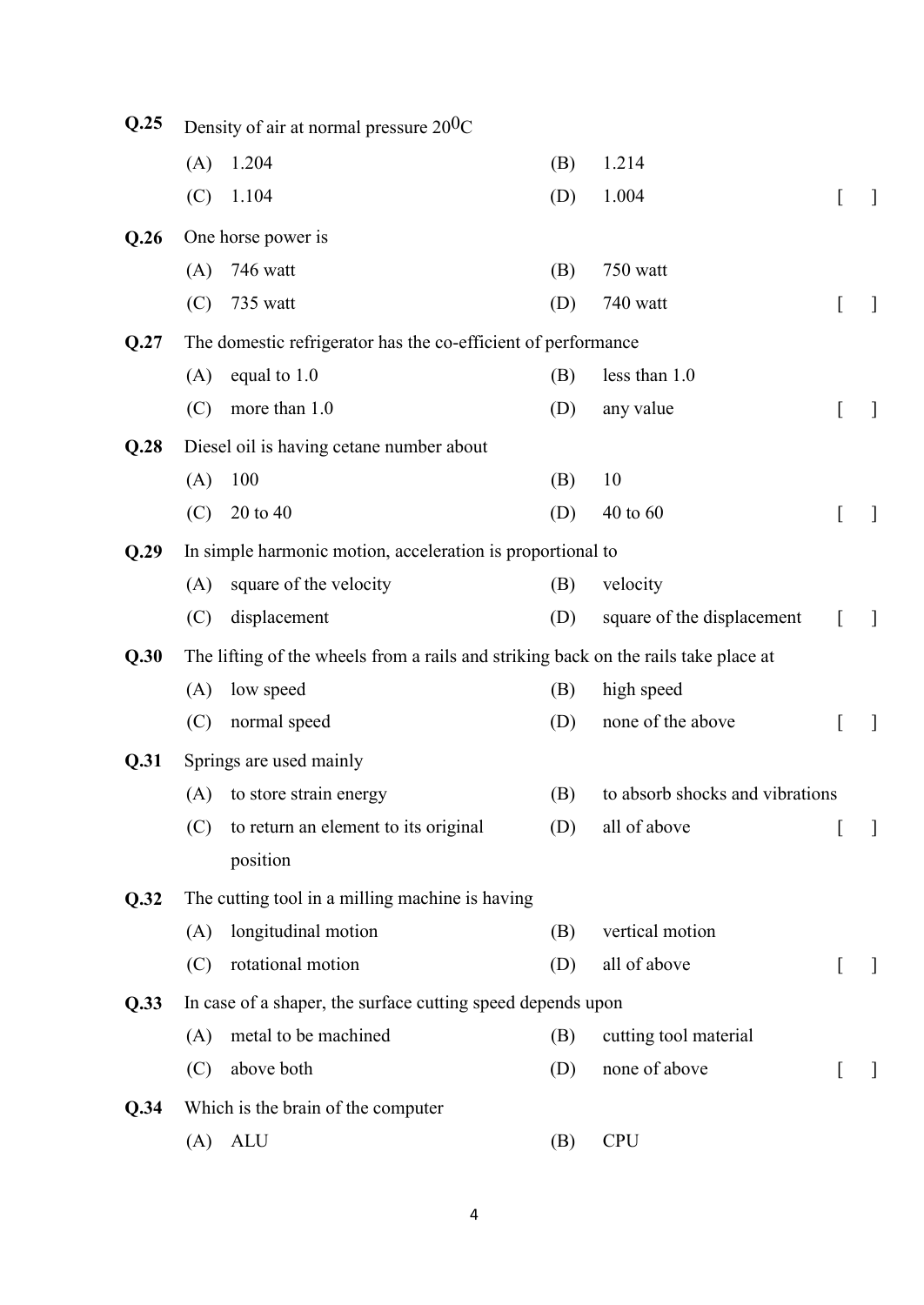|      | (C) | control unit                                                         | (D) | memory unit                 | [ | $\mathbf{1}$ |
|------|-----|----------------------------------------------------------------------|-----|-----------------------------|---|--------------|
| Q.35 |     | Mechanical Engineering is the branch of engineering deals with       |     |                             |   |              |
|      | (A) | design of machine                                                    | (B) | fabrication of machine      |   |              |
|      | (C) | repair & maintenance of machine                                      | (D) | above all                   | L | $\mathbf{I}$ |
| Q.36 |     | A dynamometer is a device use of measuring                           |     |                             |   |              |
|      | (A) | speed of a machine                                                   | (B) | torque exerted by a machine |   |              |
|      | (C) | kinetic energy of a machine                                          | (D) | all of the above            | L | $\mathbf{I}$ |
| Q.37 |     | Which of the following is a fire tube boiler                         |     |                             |   |              |
|      | (A) | Lancashire boiler                                                    | (B) | Lacomotive boiler           |   |              |
|      | (C) | Cochran boiler                                                       | (D) | all of the above            | L | $\mathbf{I}$ |
| Q.38 |     | A cylindrical rod with both ends threaded is known as                |     |                             |   |              |
|      | (A) | bolt                                                                 | (B) | stud                        |   |              |
|      | (C) | tap bolt                                                             | (D) | set screw                   | L | $\mathbf{1}$ |
| Q.39 |     | Cracks are                                                           |     |                             |   |              |
|      | (A) | line defects                                                         | (B) | point defects               |   |              |
|      | (C) | surface defects                                                      | (D) | volume defects              |   | $\mathbf{I}$ |
| Q.40 |     | In tossing 10 coins, the probability of having exactly 10 coins is   |     |                             |   |              |
|      | (A) | 63/256                                                               | (B) | 63/64                       |   |              |
|      | (C) | 63/128                                                               | (D) | none of these               | L | ]            |
| Q.41 |     | The cycle on which a gas engine works, is called                     |     |                             |   |              |
|      | (A) | diesel cycle                                                         | (B) | otto cycle                  |   |              |
|      | (C) | dual cycle                                                           | (D) | none of the above           | I | $\mathbf{I}$ |
| Q.42 |     | In a concrete beam the steel bars are embedded                       |     |                             |   |              |
|      | (A) | near top section                                                     | (B) | near bottom section         |   |              |
|      | (C) | in the centre                                                        | (D) | any where                   | L | $\mathbf{I}$ |
| Q.43 |     | Heat is absorbed by a refrigerant, during a refrigeration cycle in a |     |                             |   |              |
|      | (A) | condenser                                                            | (B) | evaporator                  |   |              |
|      | (C) | compressor                                                           | (D) | throttle valve              |   | ]            |
| Q.44 |     | Two stroke petrol engine has                                         |     |                             |   |              |
|      | (A) | Valves                                                               | (B) | Ports                       |   |              |